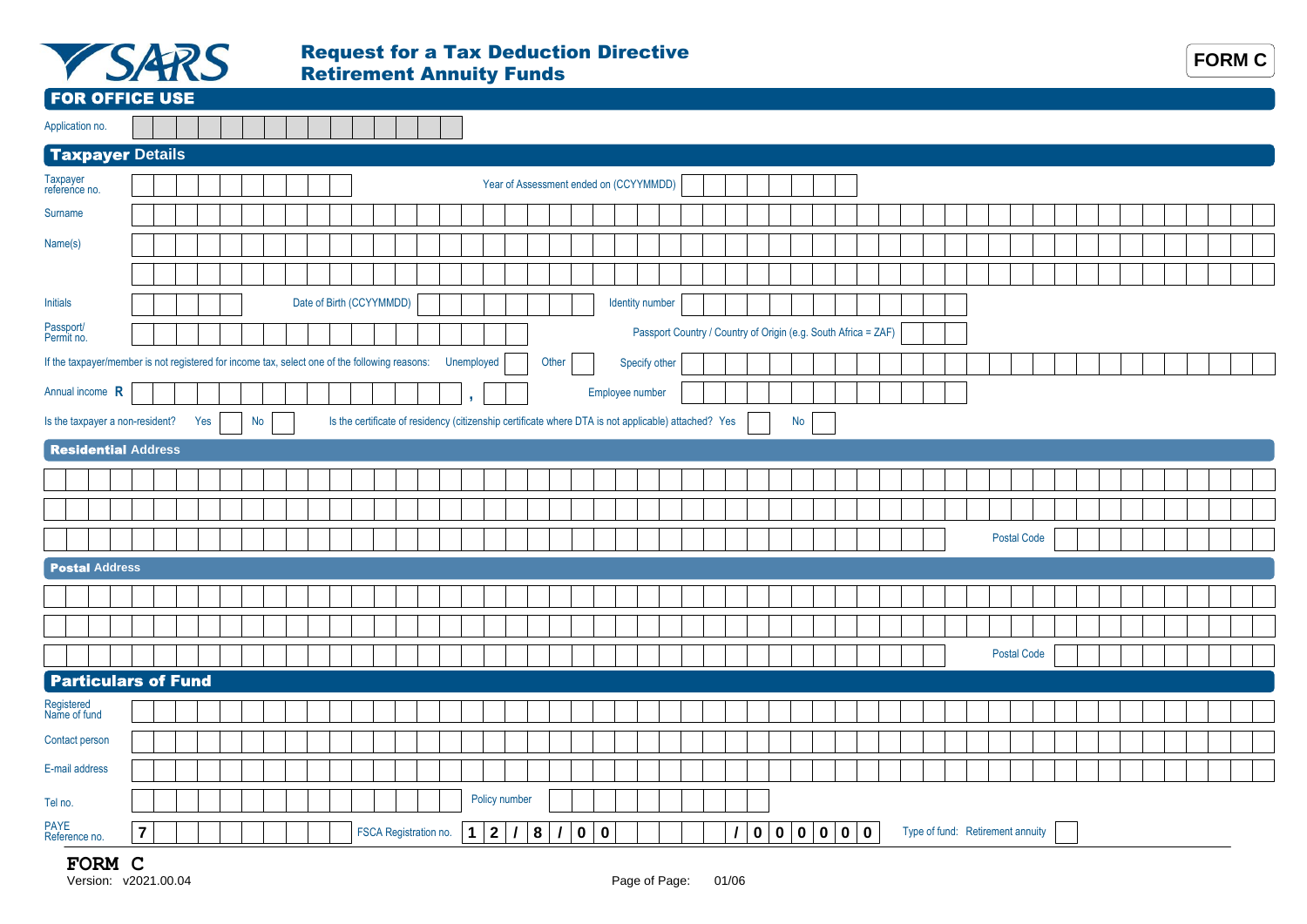| <b>Particulars of Fund (continued)</b>                                                                                                                                                                                              |                                   |                                  |  |  |  |  |  |  |  |  |  |  |  |
|-------------------------------------------------------------------------------------------------------------------------------------------------------------------------------------------------------------------------------------|-----------------------------------|----------------------------------|--|--|--|--|--|--|--|--|--|--|--|
| <b>Postal Address</b>                                                                                                                                                                                                               |                                   |                                  |  |  |  |  |  |  |  |  |  |  |  |
|                                                                                                                                                                                                                                     |                                   |                                  |  |  |  |  |  |  |  |  |  |  |  |
|                                                                                                                                                                                                                                     |                                   |                                  |  |  |  |  |  |  |  |  |  |  |  |
|                                                                                                                                                                                                                                     | <b>Postal Code</b>                |                                  |  |  |  |  |  |  |  |  |  |  |  |
|                                                                                                                                                                                                                                     |                                   |                                  |  |  |  |  |  |  |  |  |  |  |  |
| Indicate whether this fund is:<br>Specify other<br>An approved fund<br>Other                                                                                                                                                        |                                   |                                  |  |  |  |  |  |  |  |  |  |  |  |
| <b>Particulars of Gross Lump Sum Due</b>                                                                                                                                                                                            |                                   |                                  |  |  |  |  |  |  |  |  |  |  |  |
| Reason for directive:<br><b>Retirement</b><br>Retirement due to ill health<br>Death prior to Retirement<br><b>Transfer prior to Retirement</b>                                                                                      | <b>Discontinued Contributions</b> | <b>Future Surplus</b>            |  |  |  |  |  |  |  |  |  |  |  |
| Divorce - Member Spouse<br>Divorce - Non-Member Spouse<br><b>Divorce Transfer</b><br><b>Emigration Withdrawal</b>                                                                                                                   | Withdrawal due to Visa Expiry     | <b>Cessation of SA Residence</b> |  |  |  |  |  |  |  |  |  |  |  |
| Date of accrual<br>(CCYYMMDD)                                                                                                                                                                                                       |                                   |                                  |  |  |  |  |  |  |  |  |  |  |  |
| Commencement date of<br>policy (CCYYMMDD)                                                                                                                                                                                           |                                   |                                  |  |  |  |  |  |  |  |  |  |  |  |
| Date of death of member (if<br>applicable) (CCYYMMDD)                                                                                                                                                                               |                                   |                                  |  |  |  |  |  |  |  |  |  |  |  |
| Gross amount of lump sum payment (Including the amount deemed to be accrue in terms of par 2B of the Second Schedule) and amount                                                                                                    | R                                 |                                  |  |  |  |  |  |  |  |  |  |  |  |
| attributed to Pre - 1 March 2021 Provident Fund vested rights plus growth)                                                                                                                                                          |                                   |                                  |  |  |  |  |  |  |  |  |  |  |  |
|                                                                                                                                                                                                                                     |                                   |                                  |  |  |  |  |  |  |  |  |  |  |  |
| Amount distributed to non-member spouse in respect of divorce order (if date of accrual is before 1 March 2012)                                                                                                                     | R                                 |                                  |  |  |  |  |  |  |  |  |  |  |  |
| R<br>Total value of full annuity<br>Date of divorce order<br>(CCYYMMDD)                                                                                                                                                             |                                   |                                  |  |  |  |  |  |  |  |  |  |  |  |
| Amount attributed to Pre - 1 March 2021 Provident Fund vested rights plus growth                                                                                                                                                    | R                                 |                                  |  |  |  |  |  |  |  |  |  |  |  |
| Transfer by non-member spouse previously taxed                                                                                                                                                                                      | $\mathsf R$                       |                                  |  |  |  |  |  |  |  |  |  |  |  |
| On death of member prior to retirement from the fund before 1 October 2007: What amount would the taxpayer have derived in respect of the commutation of one-third of the annuity if he<br>had Retired the day preceding his death? | R                                 |                                  |  |  |  |  |  |  |  |  |  |  |  |
| On death of member prior to retirement from the fund before 1 October 2007: State total contributions by member to the fund, accumulated at 7% compound interest to the date of death.                                              | $\mathsf R$                       |                                  |  |  |  |  |  |  |  |  |  |  |  |
| If a policy of insurance is ceded to the member, state the surrender value as at date of cession (for the purpose of paragraph 4(2)bis of the Second Schedule)                                                                      | R                                 |                                  |  |  |  |  |  |  |  |  |  |  |  |
| Where member contributions to the fund have exceeded such amounts as allowed for deduction against income, state total amount of excess contributions.                                                                              | R                                 |                                  |  |  |  |  |  |  |  |  |  |  |  |
| If the amount is from a Provident Fund, indicate total provident fund contributions by member up to 1 March 2016.                                                                                                                   | R                                 |                                  |  |  |  |  |  |  |  |  |  |  |  |
| If the amount is from a Provident Fund, indicate total provident fund contributions after 1 March 2016.                                                                                                                             | R                                 |                                  |  |  |  |  |  |  |  |  |  |  |  |
| Transfer from Pension Fund (after tax amount)                                                                                                                                                                                       | $\mathsf{R}$                      |                                  |  |  |  |  |  |  |  |  |  |  |  |
|                                                                                                                                                                                                                                     |                                   |                                  |  |  |  |  |  |  |  |  |  |  |  |
| Directive number for pension transfer                                                                                                                                                                                               |                                   |                                  |  |  |  |  |  |  |  |  |  |  |  |
| Was there a partial withdrawal amount taken from this benefit in the previous Fund?<br>Yes<br><b>No</b>                                                                                                                             |                                   |                                  |  |  |  |  |  |  |  |  |  |  |  |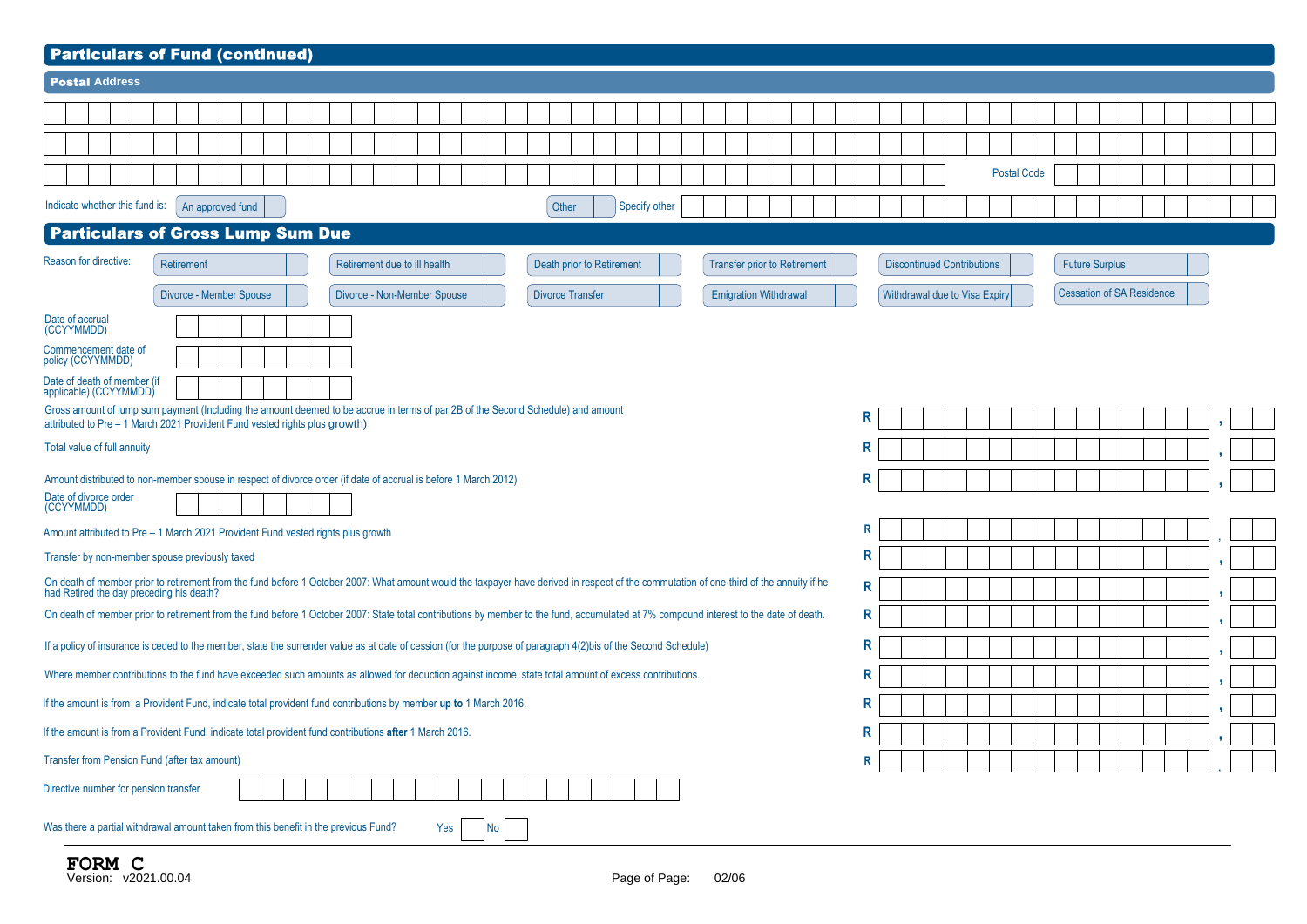| <b>Particulars of Gross Lump Sum Due (continued)</b>                                                                                          |                                |          |           |          |               |                         |                          |    |  |             |                                                                    |  |              |   |                              |  |                                          |  |   |   |          |  |   |  |  |  |  |  |    |  |
|-----------------------------------------------------------------------------------------------------------------------------------------------|--------------------------------|----------|-----------|----------|---------------|-------------------------|--------------------------|----|--|-------------|--------------------------------------------------------------------|--|--------------|---|------------------------------|--|------------------------------------------|--|---|---|----------|--|---|--|--|--|--|--|----|--|
| If yes, state the particulars below:<br>Date of partial withdrawal<br>(CCYYMMDD)<br>Directive number                                          |                                |          |           |          |               |                         |                          |    |  |             |                                                                    |  |              |   | Amount of partial withdrawal |  |                                          |  | R |   |          |  |   |  |  |  |  |  |    |  |
| Date of partial withdrawal<br>(CCYYMMDD)                                                                                                      |                                |          |           |          |               |                         |                          |    |  |             |                                                                    |  |              |   |                              |  | Amount of partial withdrawal             |  |   | R |          |  |   |  |  |  |  |  |    |  |
| Directive number                                                                                                                              |                                |          |           |          |               |                         |                          |    |  |             |                                                                    |  |              |   |                              |  |                                          |  |   |   |          |  |   |  |  |  |  |  |    |  |
| <b>Particulars of transfer</b>                                                                                                                |                                |          |           |          |               |                         |                          |    |  |             |                                                                    |  |              |   |                              |  |                                          |  |   |   |          |  |   |  |  |  |  |  |    |  |
| Did the fund transfer the benefit to another fund before retirement? Yes                                                                      |                                |          |           |          |               |                         |                          | No |  |             | Transferee fund type: Retirement fund                              |  |              |   |                              |  |                                          |  |   |   |          |  |   |  |  |  |  |  | g. |  |
| Name of transferee fund                                                                                                                       |                                |          |           |          |               |                         |                          |    |  |             |                                                                    |  |              |   |                              |  |                                          |  |   |   |          |  |   |  |  |  |  |  |    |  |
| E-mail address of transferee<br>fund                                                                                                          |                                |          |           |          |               |                         |                          |    |  |             |                                                                    |  |              |   |                              |  |                                          |  |   |   |          |  |   |  |  |  |  |  |    |  |
| Tel no. of transferee fund                                                                                                                    |                                |          |           |          |               |                         |                          |    |  |             |                                                                    |  |              |   | Cell no. of transferee fund  |  |                                          |  |   |   |          |  |   |  |  |  |  |  |    |  |
| FSCA Registration no. of<br>transferee fund                                                                                                   | $\overline{2}$<br>$\mathbf{1}$ | $\prime$ | 8         | $\prime$ | $\mathbf 0$   | $\overline{\mathbf{0}}$ |                          |    |  | $\mathbf 0$ | 0 0 0 0 0                                                          |  |              |   |                              |  |                                          |  |   |   |          |  |   |  |  |  |  |  |    |  |
| Amount attributed to Pre - 1 March 2021 Provident Fund vested rights plus growth                                                              |                                |          |           |          |               |                         |                          |    |  |             |                                                                    |  | $\mathsf{R}$ |   |                              |  |                                          |  |   |   |          |  |   |  |  |  |  |  |    |  |
| Amount attributed to Post - 1 March 2021 Provident Fund value                                                                                 |                                |          |           |          |               |                         |                          |    |  |             |                                                                    |  | R            |   |                              |  |                                          |  |   |   |          |  |   |  |  |  |  |  |    |  |
| State if the transfer/purchase of the annuities is subject to special conditions. If yes, confirm the applicable provision in the fund rules: |                                |          |           |          |               |                         |                          |    |  |             |                                                                    |  |              |   |                              |  |                                          |  |   |   |          |  |   |  |  |  |  |  |    |  |
| Particulars of purchase of pension/annuity                                                                                                    |                                |          |           |          |               |                         |                          |    |  |             |                                                                    |  |              |   |                              |  |                                          |  |   |   |          |  |   |  |  |  |  |  |    |  |
| Did the fund purchase an annuity? Yes                                                                                                         |                                |          | No        |          |               |                         |                          |    |  |             | If yes, state the particulars per annuity purchase:                |  |              |   |                              |  |                                          |  |   |   |          |  |   |  |  |  |  |  |    |  |
| Is the fund paying the annuity?                                                                                                               | Yes                            |          | No        |          |               |                         |                          |    |  |             | If yes, state the amount remaining in the fund to pay the annuity: |  |              | R |                              |  |                                          |  |   |   |          |  | y |  |  |  |  |  |    |  |
| <b>Pension/Annuity #1</b>                                                                                                                     |                                |          |           |          |               |                         |                          |    |  |             |                                                                    |  |              |   |                              |  |                                          |  |   |   |          |  |   |  |  |  |  |  |    |  |
| Annuity policy number                                                                                                                         |                                |          |           |          |               |                         |                          |    |  |             |                                                                    |  |              |   |                              |  | Amount utilised to purchase an annuity R |  |   |   |          |  |   |  |  |  |  |  |    |  |
| Name of the registered long-<br>term insurer where the<br>annuity was purchased:                                                              |                                |          |           |          |               |                         |                          |    |  |             |                                                                    |  |              |   |                              |  |                                          |  |   |   |          |  |   |  |  |  |  |  |    |  |
|                                                                                                                                               |                                |          |           |          |               |                         |                          |    |  |             |                                                                    |  |              |   |                              |  |                                          |  |   |   |          |  |   |  |  |  |  |  |    |  |
| Email address of insurer                                                                                                                      |                                |          |           |          |               |                         |                          |    |  |             |                                                                    |  |              |   |                              |  |                                          |  |   |   |          |  |   |  |  |  |  |  |    |  |
| FSCA Registered Insurer<br>no.                                                                                                                | $\bf{0}$<br>$\mathbf 1$        | $\vert$  | $\vert$ 1 |          | $0$ / $\vert$ | $\mathbf 1$             | $\overline{\phantom{a}}$ |    |  |             | Tel no.                                                            |  |              |   |                              |  |                                          |  |   |   | Cell no. |  |   |  |  |  |  |  |    |  |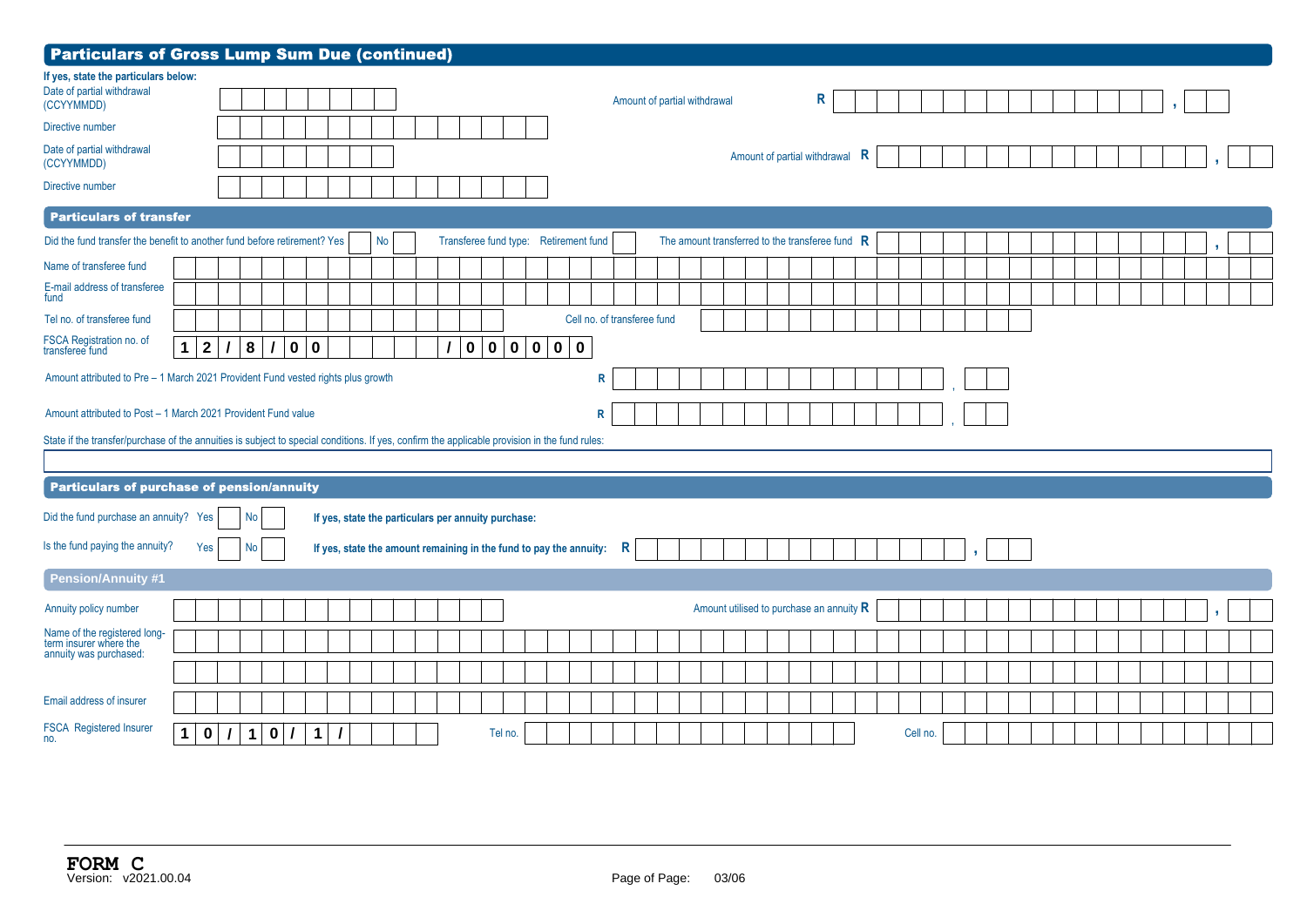| <b>Particulars of purchase of pension/annuity (continued)</b>                         |              |              |          |             |             |          |              |          |  |  |  |                          |         |  |  |  |  |  |  |  |                                            |  |  |          |  |  |  |  |  |  |  |    |  |
|---------------------------------------------------------------------------------------|--------------|--------------|----------|-------------|-------------|----------|--------------|----------|--|--|--|--------------------------|---------|--|--|--|--|--|--|--|--------------------------------------------|--|--|----------|--|--|--|--|--|--|--|----|--|
| Pension/Annuity #1 (continued)                                                        |              |              |          |             |             |          |              |          |  |  |  |                          |         |  |  |  |  |  |  |  |                                            |  |  |          |  |  |  |  |  |  |  |    |  |
| Death prior to retirement, the following fields are also mandatory for this purchase: |              |              |          |             |             |          |              |          |  |  |  |                          |         |  |  |  |  |  |  |  |                                            |  |  |          |  |  |  |  |  |  |  |    |  |
| Surname                                                                               |              |              |          |             |             |          |              |          |  |  |  |                          |         |  |  |  |  |  |  |  |                                            |  |  |          |  |  |  |  |  |  |  |    |  |
| Name(s)                                                                               |              |              |          |             |             |          |              |          |  |  |  |                          |         |  |  |  |  |  |  |  |                                            |  |  |          |  |  |  |  |  |  |  |    |  |
| <b>Identity</b><br>Number                                                             |              |              |          |             |             |          |              |          |  |  |  | Date of Birth (CCYYMMDD) |         |  |  |  |  |  |  |  | Passport/Permit no.                        |  |  |          |  |  |  |  |  |  |  |    |  |
| Taxpayer<br>reference no.                                                             |              |              |          |             |             |          |              |          |  |  |  |                          |         |  |  |  |  |  |  |  |                                            |  |  |          |  |  |  |  |  |  |  |    |  |
| Pension/Annuity #2                                                                    |              |              |          |             |             |          |              |          |  |  |  |                          |         |  |  |  |  |  |  |  |                                            |  |  |          |  |  |  |  |  |  |  |    |  |
| Annuity policy number                                                                 |              |              |          |             |             |          |              |          |  |  |  |                          |         |  |  |  |  |  |  |  | Amount utilised to purchase an annuity $R$ |  |  |          |  |  |  |  |  |  |  | Đ. |  |
| Name of the registered long-<br>term insurer where the                                |              |              |          |             |             |          |              |          |  |  |  |                          |         |  |  |  |  |  |  |  |                                            |  |  |          |  |  |  |  |  |  |  |    |  |
| annuity was purchased:                                                                |              |              |          |             |             |          |              |          |  |  |  |                          |         |  |  |  |  |  |  |  |                                            |  |  |          |  |  |  |  |  |  |  |    |  |
| Email address of insurer                                                              |              |              |          |             |             |          |              |          |  |  |  |                          |         |  |  |  |  |  |  |  |                                            |  |  |          |  |  |  |  |  |  |  |    |  |
| <b>FSCA Registered Insurer</b><br>no.                                                 | $\mathbf{1}$ | $\mathbf{0}$ | $\prime$ | $\vert$ 1   | 0/          |          | $\vert$ 1    | $\prime$ |  |  |  |                          | Tel no. |  |  |  |  |  |  |  |                                            |  |  | Cell no. |  |  |  |  |  |  |  |    |  |
| Death prior to retirement, the following fields are also mandatory for this purchase: |              |              |          |             |             |          |              |          |  |  |  |                          |         |  |  |  |  |  |  |  |                                            |  |  |          |  |  |  |  |  |  |  |    |  |
| Surname                                                                               |              |              |          |             |             |          |              |          |  |  |  |                          |         |  |  |  |  |  |  |  |                                            |  |  |          |  |  |  |  |  |  |  |    |  |
| Name(s)                                                                               |              |              |          |             |             |          |              |          |  |  |  |                          |         |  |  |  |  |  |  |  |                                            |  |  |          |  |  |  |  |  |  |  |    |  |
| <b>Identity</b><br>Number                                                             |              |              |          |             |             |          |              |          |  |  |  | Date of Birth (CCYYMMDD) |         |  |  |  |  |  |  |  | Passport/Permit no.                        |  |  |          |  |  |  |  |  |  |  |    |  |
| Taxpayer<br>reference no.                                                             |              |              |          |             |             |          |              |          |  |  |  |                          |         |  |  |  |  |  |  |  |                                            |  |  |          |  |  |  |  |  |  |  |    |  |
| <b>Pension/Annuity #3</b>                                                             |              |              |          |             |             |          |              |          |  |  |  |                          |         |  |  |  |  |  |  |  |                                            |  |  |          |  |  |  |  |  |  |  |    |  |
| Annuity policy number                                                                 |              |              |          |             |             |          |              |          |  |  |  |                          |         |  |  |  |  |  |  |  | Amount utilised to purchase an annuity $R$ |  |  |          |  |  |  |  |  |  |  |    |  |
| Name of the registered long-<br>term insurer where the                                |              |              |          |             |             |          |              |          |  |  |  |                          |         |  |  |  |  |  |  |  |                                            |  |  |          |  |  |  |  |  |  |  |    |  |
| annuity was purchased:                                                                |              |              |          |             |             |          |              |          |  |  |  |                          |         |  |  |  |  |  |  |  |                                            |  |  |          |  |  |  |  |  |  |  |    |  |
| Email address of insurer                                                              |              |              |          |             |             |          |              |          |  |  |  |                          |         |  |  |  |  |  |  |  |                                            |  |  |          |  |  |  |  |  |  |  |    |  |
|                                                                                       |              |              |          |             |             |          |              |          |  |  |  |                          |         |  |  |  |  |  |  |  |                                            |  |  |          |  |  |  |  |  |  |  |    |  |
| FSCA Registered Insurer<br>no.                                                        | $\mathbf 1$  | $\mathbf 0$  | $\prime$ | $\mathbf 1$ | $\mathbf 0$ | $\prime$ | $\mathbf{1}$ |          |  |  |  |                          | Tel no. |  |  |  |  |  |  |  |                                            |  |  | Cell no. |  |  |  |  |  |  |  |    |  |
| Death prior to retirement, the following fields are also mandatory for this purchase: |              |              |          |             |             |          |              |          |  |  |  |                          |         |  |  |  |  |  |  |  |                                            |  |  |          |  |  |  |  |  |  |  |    |  |
| Surname                                                                               |              |              |          |             |             |          |              |          |  |  |  |                          |         |  |  |  |  |  |  |  |                                            |  |  |          |  |  |  |  |  |  |  |    |  |
| Name(s)                                                                               |              |              |          |             |             |          |              |          |  |  |  |                          |         |  |  |  |  |  |  |  |                                            |  |  |          |  |  |  |  |  |  |  |    |  |
| Identity<br>Number                                                                    |              |              |          |             |             |          |              |          |  |  |  | Date of Birth (CCYYMMDD) |         |  |  |  |  |  |  |  | Passport/Permit no.                        |  |  |          |  |  |  |  |  |  |  |    |  |
| Taxpayer<br>reference no.                                                             |              |              |          |             |             |          |              |          |  |  |  |                          |         |  |  |  |  |  |  |  |                                            |  |  |          |  |  |  |  |  |  |  |    |  |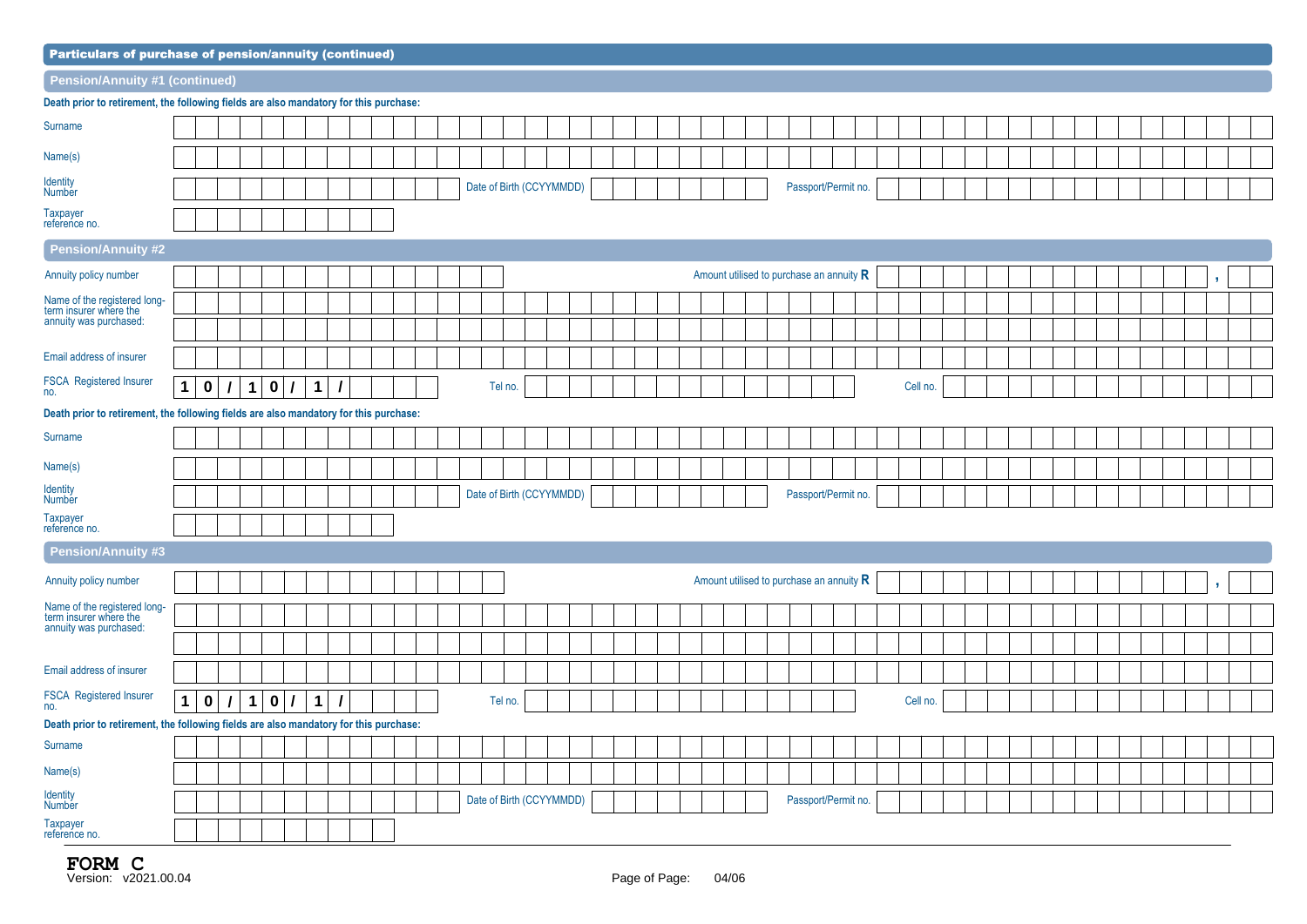| <b>Particulars of purchase of pension/annuity (continued)</b>                                                                                                                         |                                                                                                                                                                                                                                  |  |   |             |          |   |  |     |  |           |  |  |                                                              |  |  |  |  |  |     |                                                               |  |                     |  |          |  |  |  |  |  |  |  |
|---------------------------------------------------------------------------------------------------------------------------------------------------------------------------------------|----------------------------------------------------------------------------------------------------------------------------------------------------------------------------------------------------------------------------------|--|---|-------------|----------|---|--|-----|--|-----------|--|--|--------------------------------------------------------------|--|--|--|--|--|-----|---------------------------------------------------------------|--|---------------------|--|----------|--|--|--|--|--|--|--|
| <b>Pension/Annuity #4</b>                                                                                                                                                             |                                                                                                                                                                                                                                  |  |   |             |          |   |  |     |  |           |  |  |                                                              |  |  |  |  |  |     |                                                               |  |                     |  |          |  |  |  |  |  |  |  |
| Annuity policy number                                                                                                                                                                 |                                                                                                                                                                                                                                  |  |   |             |          |   |  |     |  |           |  |  |                                                              |  |  |  |  |  |     | Amount utilised to purchase an annuity $R$                    |  |                     |  |          |  |  |  |  |  |  |  |
| Name of the registered long-<br>term insurer where the                                                                                                                                |                                                                                                                                                                                                                                  |  |   |             |          |   |  |     |  |           |  |  |                                                              |  |  |  |  |  |     |                                                               |  |                     |  |          |  |  |  |  |  |  |  |
| annuity was purchased:                                                                                                                                                                |                                                                                                                                                                                                                                  |  |   |             |          |   |  |     |  |           |  |  |                                                              |  |  |  |  |  |     |                                                               |  |                     |  |          |  |  |  |  |  |  |  |
| Email address of insurer                                                                                                                                                              |                                                                                                                                                                                                                                  |  |   |             |          |   |  |     |  |           |  |  |                                                              |  |  |  |  |  |     |                                                               |  |                     |  |          |  |  |  |  |  |  |  |
| <b>FSCA Registered Insurer</b><br>no.                                                                                                                                                 | $\bf{0}$<br>$\mathbf 1$                                                                                                                                                                                                          |  | 1 | $\mathbf 0$ | $\prime$ | 1 |  |     |  |           |  |  | Tel no.                                                      |  |  |  |  |  |     |                                                               |  |                     |  | Cell no. |  |  |  |  |  |  |  |
| Death prior to retirement, the following fields are also mandatory for this purchase:                                                                                                 |                                                                                                                                                                                                                                  |  |   |             |          |   |  |     |  |           |  |  |                                                              |  |  |  |  |  |     |                                                               |  |                     |  |          |  |  |  |  |  |  |  |
| Surname                                                                                                                                                                               |                                                                                                                                                                                                                                  |  |   |             |          |   |  |     |  |           |  |  |                                                              |  |  |  |  |  |     |                                                               |  |                     |  |          |  |  |  |  |  |  |  |
| Name(s)                                                                                                                                                                               |                                                                                                                                                                                                                                  |  |   |             |          |   |  |     |  |           |  |  |                                                              |  |  |  |  |  |     |                                                               |  |                     |  |          |  |  |  |  |  |  |  |
| <b>Identity</b><br><b>Number</b>                                                                                                                                                      |                                                                                                                                                                                                                                  |  |   |             |          |   |  |     |  |           |  |  | Date of Birth (CCYYMMDD)                                     |  |  |  |  |  |     |                                                               |  | Passport/Permit no. |  |          |  |  |  |  |  |  |  |
| <b>Taxpayer</b><br>reference no.                                                                                                                                                      | Period of Employment in Public Sector Fund (excluding AIPF)<br>$\equiv$                                                                                                                                                          |  |   |             |          |   |  |     |  |           |  |  |                                                              |  |  |  |  |  |     |                                                               |  |                     |  |          |  |  |  |  |  |  |  |
|                                                                                                                                                                                       |                                                                                                                                                                                                                                  |  |   |             |          |   |  |     |  |           |  |  |                                                              |  |  |  |  |  |     |                                                               |  |                     |  |          |  |  |  |  |  |  |  |
| Date From (CCYYMMDD)                                                                                                                                                                  |                                                                                                                                                                                                                                  |  |   |             |          |   |  |     |  |           |  |  |                                                              |  |  |  |  |  |     |                                                               |  |                     |  |          |  |  |  |  |  |  |  |
|                                                                                                                                                                                       | Date To (CCYYMMDD)<br>Completed years<br>Date the amount was transferred from<br>R<br>The original amount attributed to the above period of membership in the public sector fund (full benefit)<br>public sector fund (CCYYMMDD) |  |   |             |          |   |  |     |  |           |  |  |                                                              |  |  |  |  |  |     |                                                               |  |                     |  |          |  |  |  |  |  |  |  |
| Date of transfer from first<br>approved (CCYYMMDD)                                                                                                                                    |                                                                                                                                                                                                                                  |  |   |             |          |   |  |     |  |           |  |  | Was the benefit received directly from a Public Sector Fund? |  |  |  |  |  | Yes | No                                                            |  |                     |  |          |  |  |  |  |  |  |  |
| Did the previous Fund indicate the benefit was from a Public Sector Fund?                                                                                                             |                                                                                                                                                                                                                                  |  |   |             |          |   |  | Yes |  | <b>No</b> |  |  |                                                              |  |  |  |  |  |     | Public Sector fund directive number for the original transfer |  |                     |  |          |  |  |  |  |  |  |  |
| <b>Emigration Withdrawal</b>                                                                                                                                                          |                                                                                                                                                                                                                                  |  |   |             |          |   |  |     |  |           |  |  |                                                              |  |  |  |  |  |     |                                                               |  |                     |  |          |  |  |  |  |  |  |  |
| Was an application for emigration recognised by the Reserve Bank?                                                                                                                     |                                                                                                                                                                                                                                  |  |   |             |          |   |  | Yes |  | No        |  |  |                                                              |  |  |  |  |  |     |                                                               |  |                     |  |          |  |  |  |  |  |  |  |
| Is proof of a valid Tax Clearance certificate attached?                                                                                                                               |                                                                                                                                                                                                                                  |  |   |             |          |   |  | Yes |  | No        |  |  |                                                              |  |  |  |  |  |     |                                                               |  |                     |  |          |  |  |  |  |  |  |  |
| Is the certificate of residence of the new country of residence attached?                                                                                                             |                                                                                                                                                                                                                                  |  |   |             |          |   |  | Yes |  | No        |  |  |                                                              |  |  |  |  |  |     |                                                               |  |                     |  |          |  |  |  |  |  |  |  |
| Please state date of emigration. (CCYYMMDD)                                                                                                                                           |                                                                                                                                                                                                                                  |  |   |             |          |   |  |     |  |           |  |  |                                                              |  |  |  |  |  |     |                                                               |  |                     |  |          |  |  |  |  |  |  |  |
| Please note: if the answer to any of the above questions is "Yes", copies of the said documentation must be submitted as supporting documents to verify the validity of this request. |                                                                                                                                                                                                                                  |  |   |             |          |   |  |     |  |           |  |  |                                                              |  |  |  |  |  |     |                                                               |  |                     |  |          |  |  |  |  |  |  |  |
| <b>Cessation of SA Residence</b>                                                                                                                                                      |                                                                                                                                                                                                                                  |  |   |             |          |   |  |     |  |           |  |  |                                                              |  |  |  |  |  |     |                                                               |  |                     |  |          |  |  |  |  |  |  |  |
| Certificate of residence Y/N                                                                                                                                                          |                                                                                                                                                                                                                                  |  |   | Y           |          | N |  |     |  |           |  |  |                                                              |  |  |  |  |  |     |                                                               |  |                     |  |          |  |  |  |  |  |  |  |
| Document confirming cessation of residence Y/N                                                                                                                                        |                                                                                                                                                                                                                                  |  |   | Υ           |          | N |  |     |  |           |  |  |                                                              |  |  |  |  |  |     |                                                               |  |                     |  |          |  |  |  |  |  |  |  |

| Date of Cessation of SA Residence (CCYYMMDD) |  |
|----------------------------------------------|--|
|                                              |  |